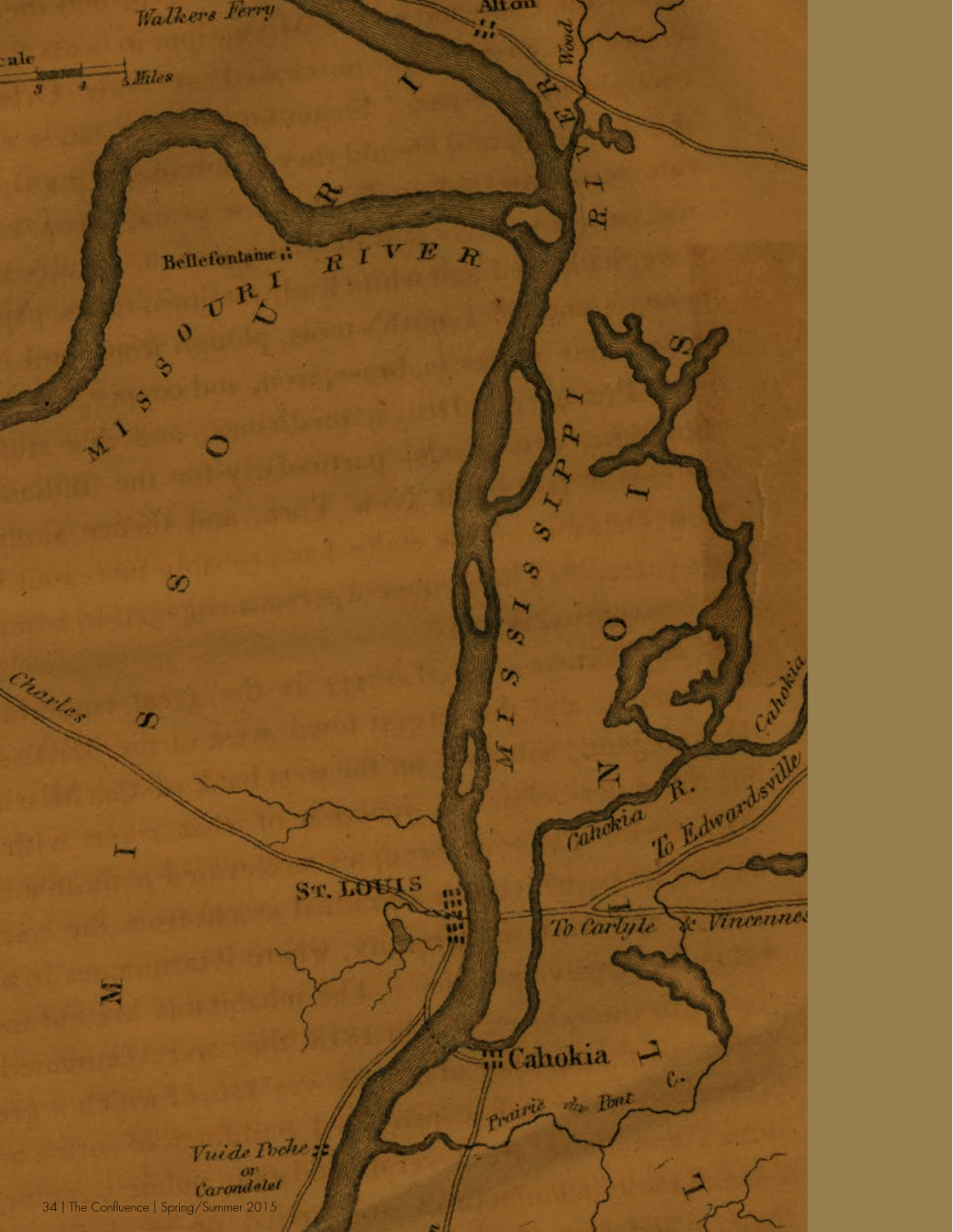# **CAHOKIA** *and the* TRANS-APPALACHIAN WEST *in the*  American Revolution

BY ANDREW COOPERMAN

The American Revolution is typically viewed as primarily an East Coast affair, fought between Americans and their French allies on the one hand, and the British and their German mercenaries on the other. Certainly, the war fought in the East was critical to the creation and survival of the United States. But it was the war fought in the West that was critical to the growth and development of the new republic. In the trans-Appalachian West, Americans fought alongside the Spanish while the British employed warriors from various tribes of First Nations. These armies were much smaller than their eastern counterparts, and so too were the battles that they fought. Nevertheless, in the West as in the East, Americans acting in conjunction with a major European power fought battles that determined the future of the United States and the American people.

One such battle was fought in St. Louis and Cahokia on May 26, 1780, and while the Battle of Fort San Carlos is little known outside this area, it was tremendously

important. For it was at Cahokia that George Rogers Clark and his mixed force of Anglo-American frontiersmen and Illinois French destroyed British plans for a sweep through the Mississippi Valley. It was American military control of the trans-Appalachian West, tenuous though it was, combined with the skill and perseverance of American negotiators in Paris, which enabled the newborn United States to set its western border on the Mississippi River instead of the Appalachian Mountains.<sup>1</sup>

Like the battle itself, the importance of the Village of Cahokia to the Patriot cause and the Allied war effort in the West is little known. But it was at Cahokia that Clark negotiated precious months of peace with regional First Nations. It was Cahokia that served as both a shield for defense and a staging area for offense. It was Cahokia that served as the link between the Americans and their Spanish allies. And it was at Cahokia that a trans-Appalachian America was secured.

This 1818 map by John Melish shows St. Louis in the context of Alton, Carondelet, and Cahokia, suggesting the region as Clark knew it. *(Image: Missouri History Museum)*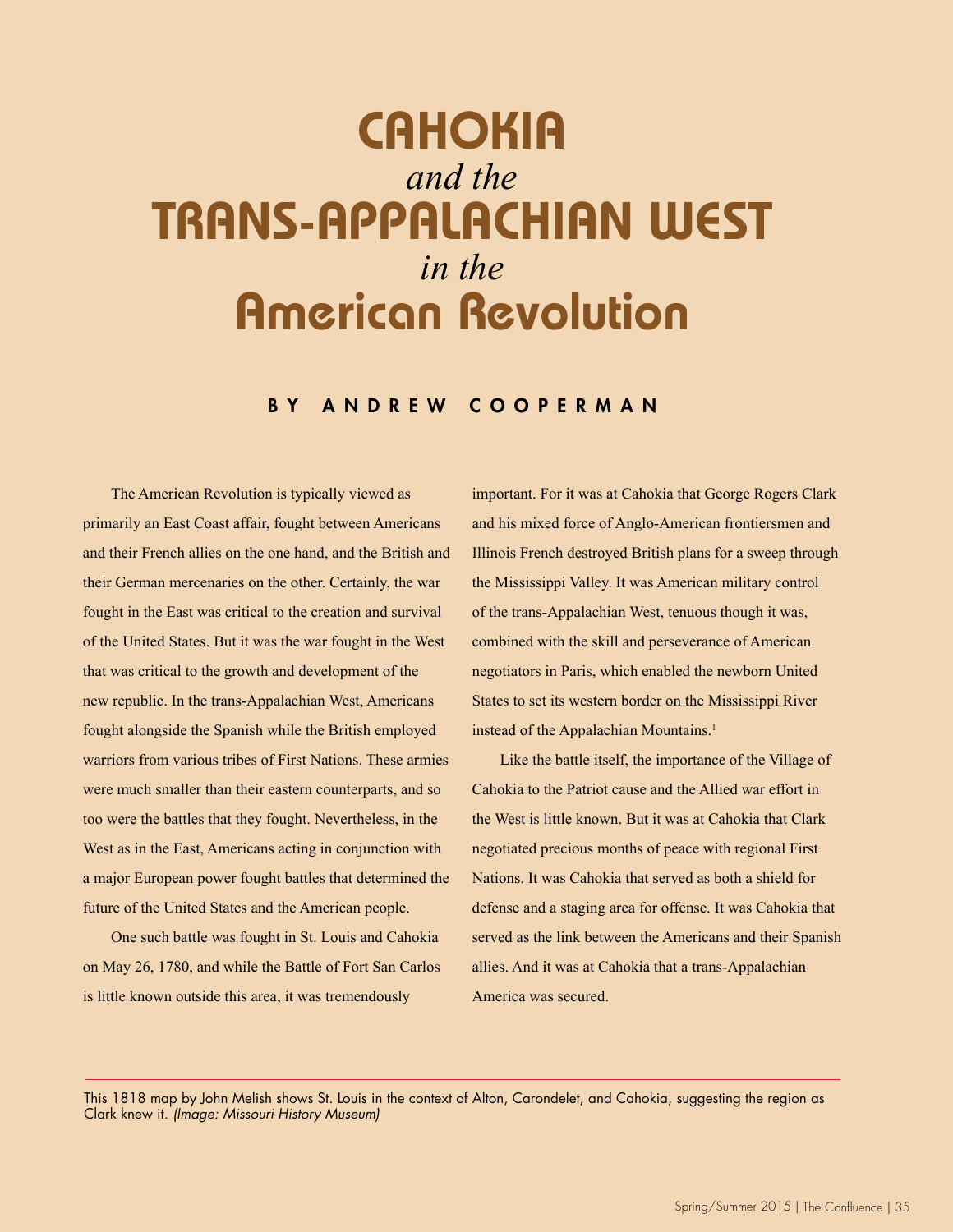#### Cahokia

Cahokia was founded by the Seminary Priests of the Foreign Mission of Quebec in January of 1699. It was the first permanent French settlement in the Mid-Mississippi Valley, and today it is the oldest town on the Mississippi River. The Seminary Priests came to preach the gospel to the Cahokia and Tamaroa Indians, members of the Illiniwek Confederacy. Over time the priests were joined by fur traders and farmers. Close to the mouths of the Missouri and Illinois rivers, Cahokia was an excellent location for the fur trade, and the fertile valley in which it lay, eventually known as the American Bottoms, made Cahokia ideal for farming. Joining the Illiniwek and the French Canadians were enslaved Africans.<sup>2</sup>

This mixed community suffered a double blow in the mid-1760s. First, as a result of the French and Indian War, France ceded much of her North American empire, including the Illinois Country, in 1763. Cahokia was now a possession of England, the ancient enemy of the Gallic people. England was also a Protestant nation, often hostile to Catholicism and Catholics. The priests sold their property in Cahokia and crossed the Mississippi River to what had become Spanish Upper Louisiana. They were soon followed by many other residents of Cahokia, all seeking refuge in the territory of Catholic Spain.<sup>3</sup>

The second blow came when Pierre Leclede and Auguste Chouteau founded a fur trading post almost directly across the Mississippi River from Cahokia in February of 1764. St. Louis almost immediately ended Cahokia's role in the fur trade. No longer an active Catholic mission or a center of the fur trade, Cahokia became primarily an agricultural community. This was the town that Capt. Joseph Bowman and his 30 mounted "Big Knives" entered on July 6, 1778.

## George Rogers Clark & The Western Campaign

Bowman and his men were part of the small army raised by George Rogers Clark in 1778 to fight the British and their Indian allies primarily in the Mississippi, Wabash, and Ohio River Valleys. Their mission was to seize control of strategic locations and thereby thwart raids into Kentucky. Clark firmly believed that the very survival of the Kentucky settlements depended on offensive rather than defensive action. The war had to be taken to the enemy. But the authority and resources to raise such a force and conduct such a campaign required the consent and assistance of Virginia, of which Kentucky was then a county.4

Clark left Kentucky in October of 1777 to appeal to Virginia's government to authorize and support his plan. Clark was persuasive in large measure due to his extensive cache of intelligence and his ability to connect Kentucky's interests with those of the rest of Virginia. Clark had sent spies to the Illinois Country to ascertain British strength, French sentiment, Indian intentions, and Spanish



George Rogers Clark (1752–1818) was the second-oldest brother of explorer and Missouri territorial governor William Clark. As a Brigadier General in the Virginia militia, he was the highest-ranking American officer in the Ohio Valley during the War of Independence. Debts he incurred during the war to supply his troops left his personal finances in ruins for the rest of his life. George Catlin painted this miniature portrait on ivory from an earlier portrait. *(Image: Missouri History Museum)*

sympathies. What they learned and what Clark reported to the Virginia government was encouraging. British strength was based at Detroit, far to the north of Clark's immediate objectives in the Mississippi and Wabash River Valleys. Further, they "had but little expectation of a visit from us. . . ."<sup>5</sup> The Illinois French in those areas were at best lukewarm to the British and would likely support the Patriot cause. The Indians were indeed intent on attacking Kentucky. Lastly, the Spanish in St. Louis appeared sympathetic to the Americans despite Spain's official neutrality.6

In addition to presenting actionable intelligence, Clark also described how Virginia's more easterly settlements would be exposed to Indian attacks if the Kentucky settlements were destroyed or abandoned. Britishsponsored Indian attacks on Kentucky had increased sharply during 1777, and the Virginia county simply did not have the resources to provide for its own defense. If assistance from Williamsburg was not forthcoming, then these western settlements would either be destroyed or abandoned, leaving more easterly settlements open to attack. It was therefore in Virginia's interests to support her most western county in its hour of need.

Clark presented his plan to Governor Patrick Henry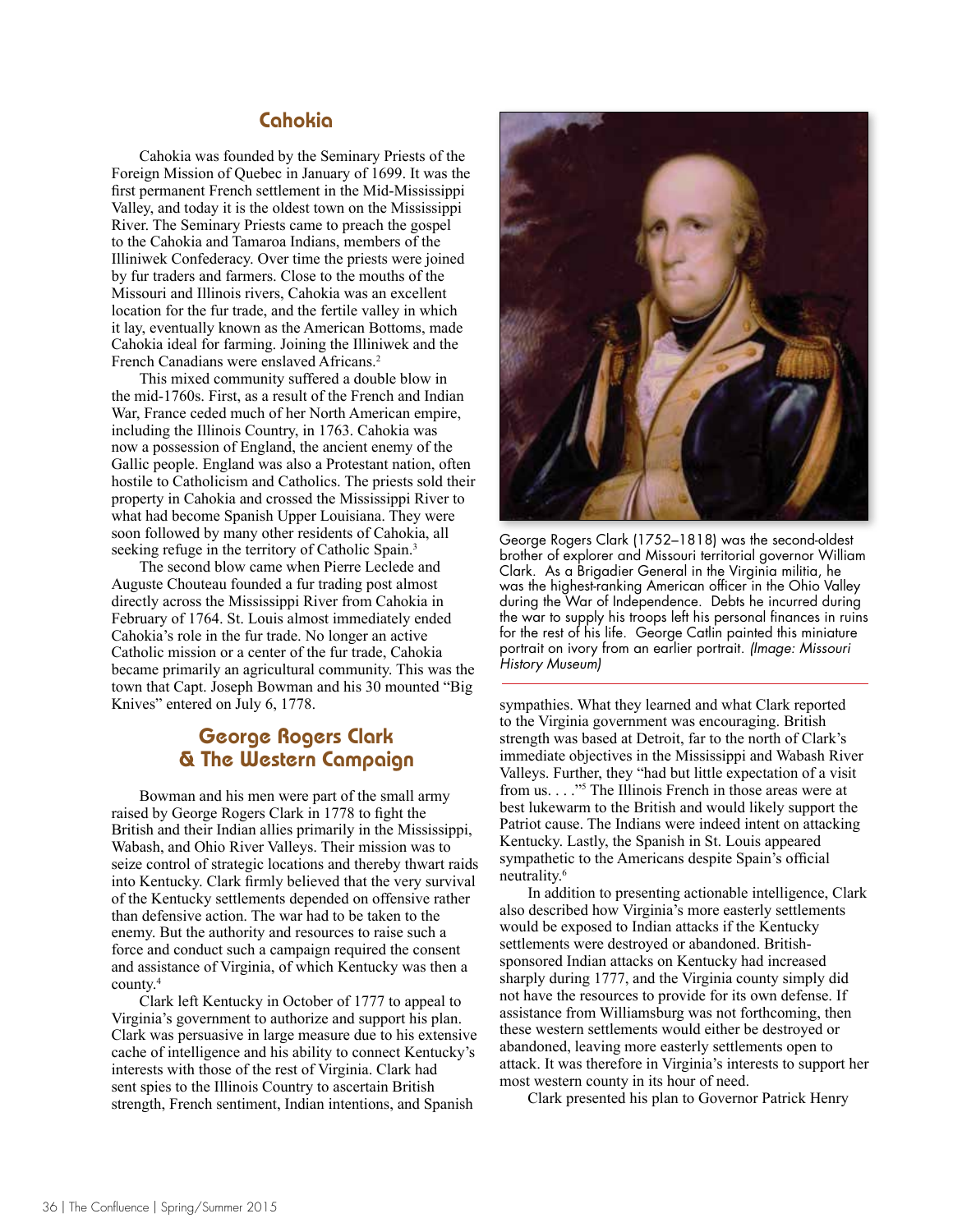on December 10, 1777. Henry approved the plan, as did Virginia's Council, on January 2, 1778, while the General Assembly authorized the creation of a force "to march against and attack any of our western enemies." Clark was commissioned a lieutenant colonel in the Virginia regular army (as opposed to militia) and given wide-ranging discretion to conduct the campaign as he saw fit.7

Clark's first objective was to actually raise an army. Recruiting was somewhat less than successful, and Clark eventually had to settle for a force of only 175 men instead of the 350 to 500 he had originally envisioned. Clark compensated for this by instilling a bit of military discipline and rigorously training what troops he did have. The small army, referred to as the "Big Knives" by the First Nations and the Illinois French, left Corn Island, future site of Louisville, on June 24, 1778. Its first objective was the de facto capitol of the British Illinois Country: Kaskaskia.

Clark captured Kaskaskia on the evening of July 4, 1778. Lacking a sizable army, Clark used speed, surprise, and psychology to subdue the Illinois French residents of the village. Clark's use of psychology to first instill fear of his men and then support for the Patriot cause was masterful. The residents of Kaskaskia quickly and eagerly joined Clark, Virginia, and the United States, taking a loyalty oath on July 5. With Kaskaskia secure, Clark ordered Capt. Bowman and a company of 30 mounted men to ride north and take control of Prairie du Rocher, St. Philippe, and Cahokia.<sup>8</sup>

Bowman and his men, joined by local Illinois French, rode out of Kaskaskia on July 5. Both Prairie du Rocher and St. Philippe fell quickly. Like Clark, Bowman used speed and surprise to good effect. But he also had several residents of Kaskaskia to vouch for his good intentions and the Patriot cause. The residents of both Prairie du Rocher and St. Philippe surrendered quickly and as Bowman wrote, "were willing to comply with any terms I should propose."<sup>9</sup>

So it was that the Americans rode into Cahokia on July 6. According to Bowman, "We rode up to the commander's house and demanded a surrender. He accordingly surrendered himself, likewise all the inhabitants of the place." But whereas the residents of Kaskaskia, Prairie du Rocher, and St. Philippe had surrendered immediately and unconditionally, the people of Cahokia were a bit more difficult for the Big Knives to bend to their will. Bowman continues: "I then demanded of them to take the oath of fidelity to the states, otherwise I should treat them as enemies. They told me they would give me an answer next morning." Adding to Bowman's worries that first night, "there was a man in the town who would call in one hundred and fifty Indians to his assistance and cut me off. This fellow I took care to secure; but we lay upon our arms the whole of the night. . . ." Fortunately, Bowman and his men "took possession of a strong stone house, well fortified for war," and thus had a secure place to lay upon their arms.<sup>10</sup>

The next morning, the villagers agreed to take the oath of allegiance to Virginia and the United States, having made their point by waiting some 12 hours to do so. Even so, according to Clark, "some Individuals said that the Town was given up too tamely. . . ."<sup>11</sup> This was the first, but by no means the last, time that the people of Cahokia demonstrated an independent streak.

As commanding officer in Cahokia, Bowman was responsible for both military and civilian affairs. His first priority was to provide for the defense of the village. The old ramshackle French fort that once stood where Village Hall is today had been quickly replaced by the British in 1765 by the stone rectory which stood in what is now called the Cahokia Wedge. Like his British predecessors, Bowman decided to use this "strong stone house" as a fort. Repairs were made, and the building was christened Fort Bowman, the Revolution's westernmost American fort. In addition, the local militia was mustered into American service.<sup>12</sup> Having settled military matters, Bowman turned to civil affairs. He organized a local court, and he was elected its first president. This court met in the home of Francois Saucier; the building was later purchased by St. Clair County to serve as the first county courthouse in the first county of what became the State of Illinois. The building still stands, and it is open to the public as the Cahokia Courthouse State Historic Site.13

Most of the Illinois French had indeed swung to the Patriot cause. Now Clark had to come to terms with the various First Nations of the Mid-Mississippi Valley and surrounding areas. Many of these tribes began to gather at Cahokia to treat with Clark and his Big Knives. A conference between Clark and the Indians at Cahokia was organized in August. The location of these discussions was more than likely near Fort Bowman. Indeed, we know that many Indians were camped at the eastern end of the Cahokia Wedge before and during their meetings with Clark.14

Regardless of the exact location, the "amazing number" of assembled Indians significantly outnumbered Clark and his small force.15 Clark once again used psychology to compensate for a lack of troops. The American commander stressed that he was seeking neither peace nor war, but instead desired to know which of the two the Indians intended. He emphasized that he respected them as men and as warriors, and as such expected them to speak truthfully and live by whichever decision they made. But he also emphasized that the British had misled the Indians regarding both the Americans' and London's true intentions. Clark maintained that Americans only wanted the freedom to govern themselves, while the British were using the various tribes to fight their war for them. Clark's credibility was supported by the Spanish. "The friendly correspondence between the Spaniards and ourselves was also much to our advantage, since everything the Indians heard from them was favorable to us," Clark wrote in his memoir.<sup>16</sup>

This combination of bluff, bravado, respect, appeal to self interest, and Spanish support worked. Despite a failed attempt by some Indians to kidnap him, Clark's conference was a great success. During the five weeks he spent at Cahokia, the American commander negotiated peace with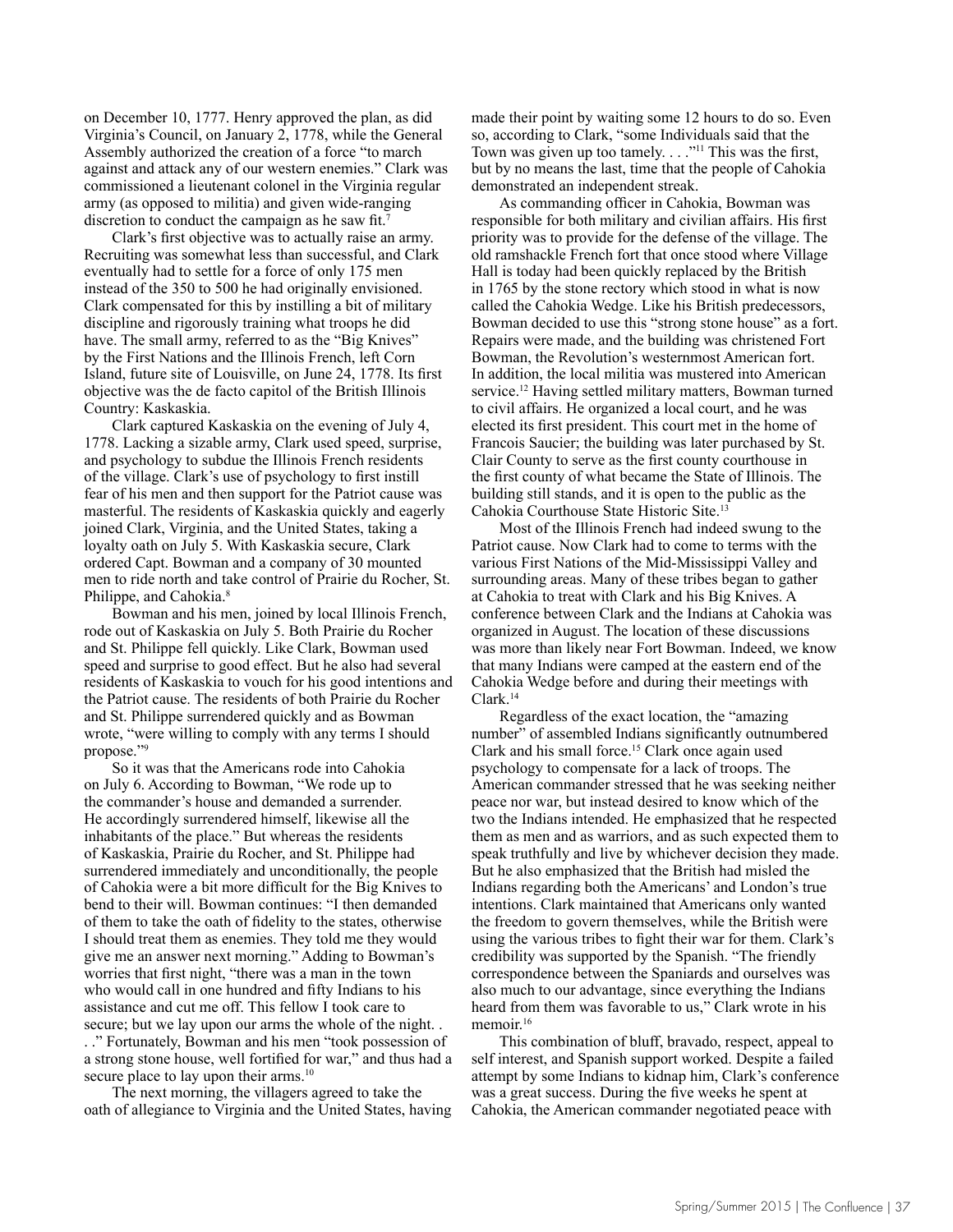

The Revolutionary War in the trans-Appalachian West was marked by skirmishes between smaller forces and Native Americans whom the British convinced to side with them against the Americans, as this map suggests. *(Image: Albert Bushnell,* The American Nation*, vol. 14, 1906)*

at least ten of the First Nations that were represented there. These peace agreements neutralized a large number of potential British recruits.17 The local Illinois French largely supported the Patriot cause, and now many Indians swore peace and neutrality. Clark's success with these two groups was mirrored by his success with a third important player in the Mid-Mississippi Valley: Spain.

## Spanish-American Contacts & Relations

Clark's intelligence from St. Louis proved accurate. Local Spanish officials were indeed sympathetic to Clark and his army. "Our friends, the Spanyards, [did] everything in their power to convince me of their friendship," Clark wrote to a friend.<sup>18</sup> This was especially true of the Spanish Lt. Gov. Fernando de Leyba. Immediately following Bowman's successful occupation of Cahokia, de Leyba sent him a message of congratulations and welcome. He also wrote a similar letter to Clark in Kaskaskia. Clark responded to de Leyba with a July 13 letter in which he expressed his thanks and hope for continued friendship between Americans and Spaniards: "Dear Sir, I received your letter of the 8<sup>th</sup> Instant and with pleasure read the contints wherein you expressed the deepest sentiments of your real Friendship to me and the American Cause a Friendship that is valuable to us. We have already

Clark was known as the "Hannibal of the West" by the end of the Revolutionary War, and he remained a heroic figure, as is seen by his commemoration on this stamp marking the 150th anniversary of his victory at Vincennes. *(Image: U.S. Bureau of Engraving and Printing)*

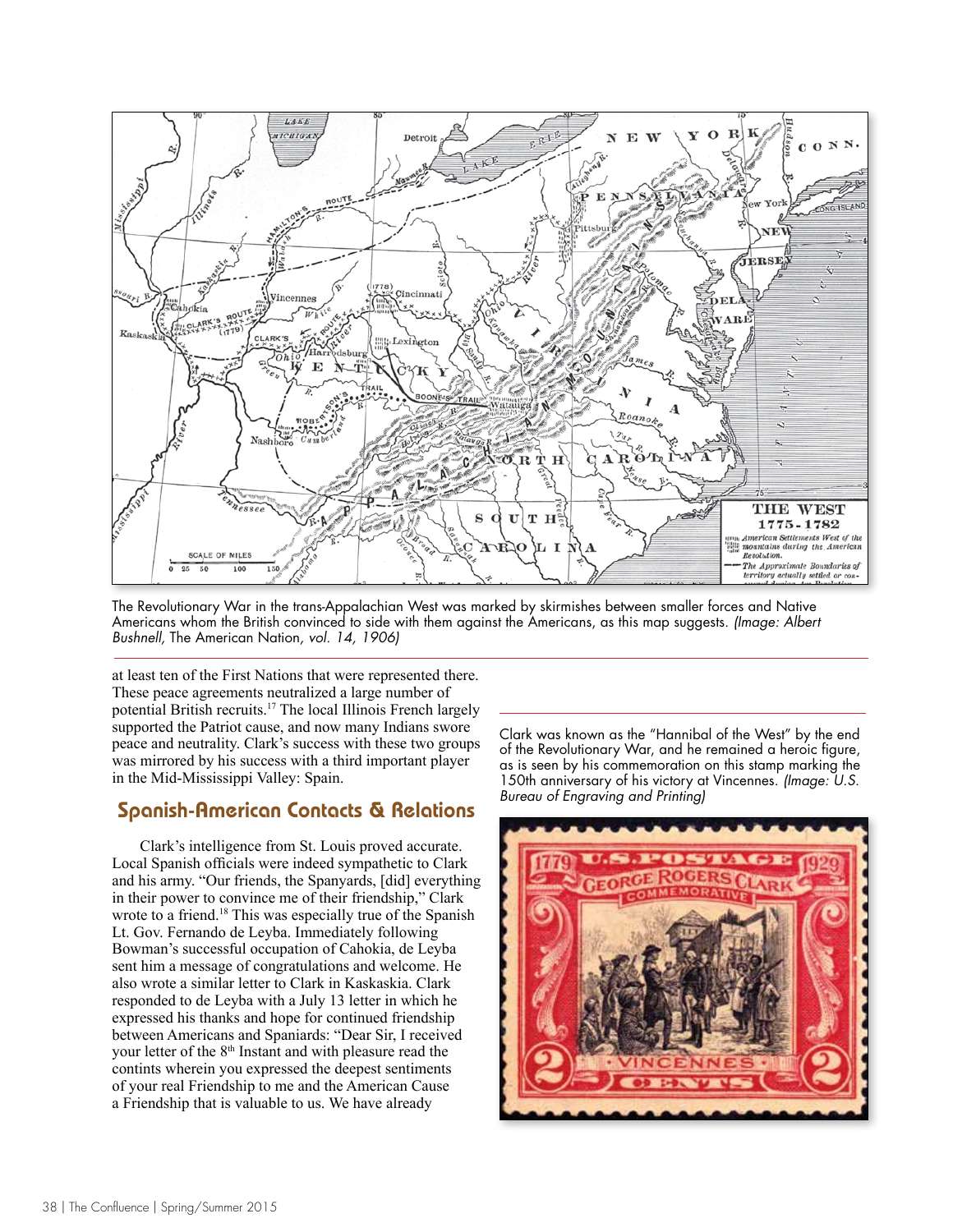

In this 1804 scene of St. Louis as it appeared from Illinois, Fort San Carlos can be seen in the center. *(Image: Missouri History Museum)*

experienced it and hope to Merit a Continuation thereof." He was especially grateful for de Leyba's "treatment to Captain Bowman and Speaches to the Savages in favour of us."19

These letters were the beginning of an important working relationship between the Americans and Spanish in the Mid-Mississippi Valley. This relationship was described in an April 23, 1779, letter from de Leyba to Patrick Henry: "From the time that my friend Colonel Clark arrived in this place, fraternal harmony has reigned between the people from the United States and the vassals of his Catholic Majesty."<sup>20</sup> And as Clark wrote in his memoir, "Friendly correspondence which at once commenced between the Spanish officers and ourselves added much to the general tranquility and happiness."<sup>21</sup> This friendship was especially true of Clark and de Leyba themselves. Clark was a frequent guest of de Leyba in St. Louis, and a close working relationship between the two was forged by these visits and a continuous correspondence.

Spanish friendship though was also very much based on Spanish interests. Even before Clark and his army arrived in the Illinois Country, the Spanish were considering their options vis-à-vis the British Empire. The British had held Gibraltar since 1713, and they had taken Majorca in the Mediterranean and Florida in North America as a result of the late French and Indian War. Spanish calculations in the Mississippi Valley were but one part of a much larger Spanish strategy. The goal of that strategy was to return those lost lands to Spain and to expand Spain's position in the Mississippi Valley.<sup>22</sup> During the late 1770s and early 1780s, this goal meshed reasonably well with the American goal of independence. Bernardo de Galvez, Spanish Governor of Louisiana, instructed de Leyba to assist Clark as much as possible, but in secret. He also allowed Oliver Pollock, purchasing agent for both the Continental Congress and Virginia in New Orleans, to conduct his operations in Spanish territory freely. Of course, neither act was in keeping with Spain's official position of neutrality.<sup>23</sup>

Clark's ultimate goal was to take Detroit. It was the most important British post in the West, and it served as a garrison town, supply depot, and meeting place for British officers and their Indian allies. Clark believed that if he could take Detroit, he could largely neutralize British efforts in the western theater of the war. However, Clark's plans for a strike at Detroit were subordinated to the need to expel the British from Fort Sackville, which the British had retaken in December of 1778. Clark's expedition to Vincennes included many Cahokia residents who were eager to remove the British from Fort Sackville, and thus remove a major threat to their community.

Once Vincennes was back in American hands, Clark again planned an expedition against Detroit. As he did before his move into the Illinois Country, Clark sought to gather intelligence on the lands he intended to enter. To that end, he ordered Capt. Godefroy Linctot to take his company of Cahokia volunteers north and scout the Illinois River Valley and beyond. In a June 1779 letter to Linctot, Clark ordered him "to take Charge of a Volunteer Company raised at Cahos and march by way of the Illinois River to the British post Called Ome (on the Miami River) which I make no doubt but that you can easily get possession of by which Means you probably may be safe while you have an opportunity of treating with the Indians in that Quarter. . . ."24 Unfortunately for Clark, the British were planning offensive operations of their own.

#### Battle of Ft. San Carlos

Spain's entry into the war in 1779 added another factor to British strategic planning in the trans-Appalachian West. While still a major European power, Spain's resources in this particular theater of the war were quite limited. Very few troops from the Louisiana Regiment were stationed in Upper Louisiana, leaving defense primarily to local militia, and the Spanish fort at the mouth of the Missouri River was literally falling down.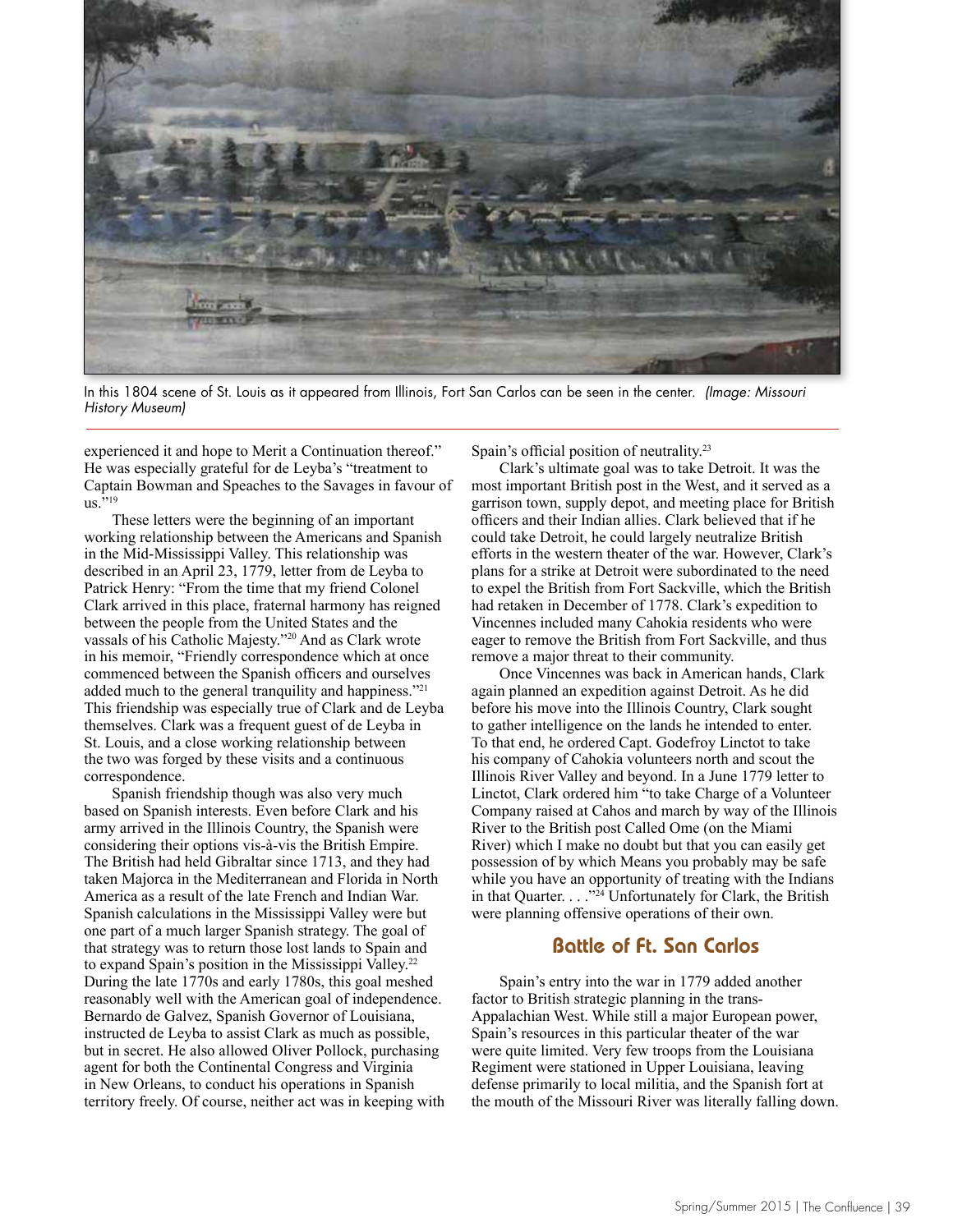Further, the Spanish had been assisting Clark and his men since their arrival in 1778, but the official peace between Great Britain and Spain had limited the British response. Now, with war officially declared, the British could reduce if not eliminate Spanish assistance to the rebels, as well as force open the rich fur trade of the Missouri River Valley, long closed to British traders by Spanish regulations.<sup>25</sup> The attack on St. Louis and Cahokia was thus part of a multipronged offensive planned to sweep through the Mississippi Valley. The timing could not have been better for the British or worse for the Allies. The British had spent considerable time courting various First Nations, and as a result they could recruit hundreds of warriors to their colors. Conversely, Spanish and American forces in the Mississippi Valley were weak and spread thinly among various forts and settlements. Further, Clark was preoccupied with building Fort Jefferson. Located on the Mississippi River south of the Ohio, Clark planned to concentrate what troops he did have at the new post once it was complete. Both Spanish forces in St. Louis and American forces in Cahokia would have to rely on local Illinois French militia to flesh out their thin ranks.26

Further, the "Hard Winter" of 1779–1780 was the most severe in years. Ice and snow covered much of the country from the Great Lakes to Virginia. Game became scarce, livestock died, and food stores dwindled. Both civilians and soldiers suffered during these bitterly cold months. The only benefit of this severe weather was that it curtailed the military activities of the British and their Indian allies.<sup>27</sup>

But while the British were relatively quiet in the West, they were shifting their primary focus of the war in the East to the southern states, including Virginia. This meant that the Old Dominion had even fewer resources to send west as it faced British troops in the east. In New Orleans, Oliver Pollock had gone bankrupt trying to supply Clark, and he could no longer support the small American force in the Mississippi Valley. Clark's army was cold and short of supplies, and desertion was becoming a problem.<sup>28</sup>

Unhappily for the British, these advantages were negated by one major disadvantage: the loss of the element of surprise. Word of the impending attack reached St. Louis and Cahokia long before the British attack force arrived. This gave the Allies time to prepare their defenses. Col. John Montgomery, American military commander in the Illinois Country, responded to the situation as best he could. In a May 15, 1780, letter to Clark, Montgomery stated that "the Bad nues . . . Compelled Me to March with out loss of Time to the asistance of the inhabetents of Kaho. . . ." Luckily for Montgomery, his small force included many "inhabetents of Kaho [w]ho have Digtinguished them Selves More like Vetrons than ondesiplened men and are Redy to turn out to a man to Go Any Where the[y] are Requested."29 Despite the skill and reliability of his Cahokia militia, if Montgomery stood a chance of successfully defending the village he would have to be reinforced before the hammer fell. Some help did come in early May when Capt. John Rogers arrived with a company of mounted Virginians. Rogers and his



Col. John Montgomery (c. 1750–1794) served with George Rogers Clark in the Illinois Country in the War of American Independence. Montgomery came by his revolutionary credentials honestly; he was one of the 13 signers of the Fincastle Resolutions, in which the elected representatives of Fincastle County, Virginia Colony, told Virginia's delegation to the First Continental Congress of their support of breaking with the British Crown in January 1775. *(Image: Nashville CivicScope)*

men made repairs to Fort Bowman and "Put it in Some Poster of Defence."30

As the situation worsened, Cahokia appealed to Clark, now a full colonel, for assistance. The Board of Magistrates sent Charles Gratiot, a Swiss-born Cahokia resident and prominent merchant, to present Clark with a letter dated April 11 in which the magistrates explained the village's desperate situation: "We are on the eve of being attacked in our village by considerable parties of savages and will not be able to work at the cultivation of our fields, if we do not have prompt succor. . . ." Their letter also reflected the "Hard Winter" as they went on to write, "but what afflicts us the most is this, that in case you send us many men, we should not have the provisions which would be necessary for them.  $\ldots$ <sup>31</sup> One the signatories of this letter was Pierre Martin, whose house still stands in Prairie du Pont just south of Cahokia. In a May 11, 1780, letter to Oliver Pollock, Clark reflected on the gravity of the situation: "The Illenois Settlement are much threatened by the British Gentlemen at Detroit. . . . "32

On May 15, Montgomery and Rogers crossed the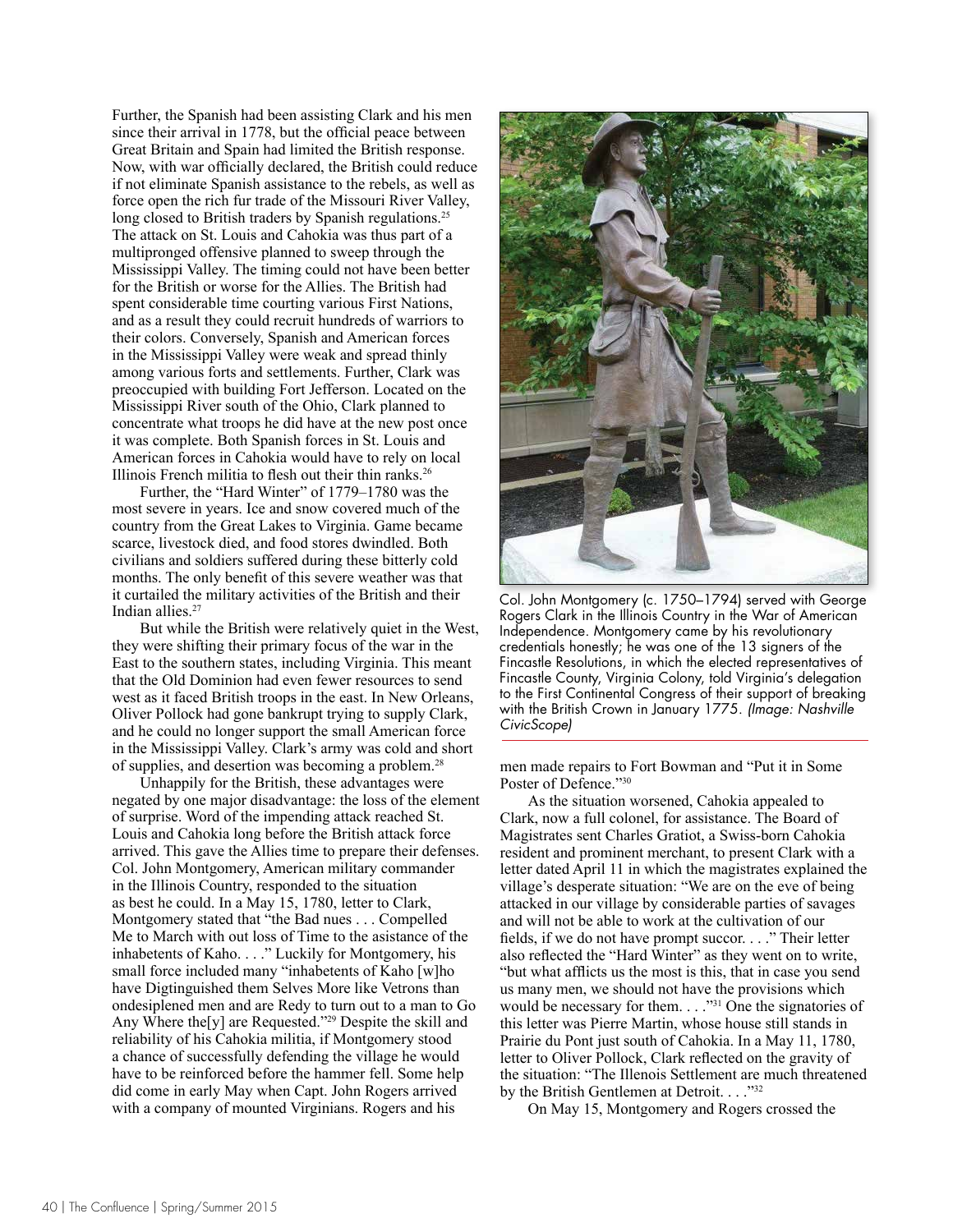Mississippi from Cahokia to St. Louis to confer with de Leyba on how to respond to the threat with a combined and coherent strategy. Perhaps reflecting Clark's tactical thinking, Montgomery suggested that the Allies strike first. De Leyba agreed, promising Spanish support for such a campaign. However, the American delay in obtaining boats and provisions for the expedition resulted in the attack on St. Louis and Cahokia occurring before Montgomery was able to move.<sup>33</sup>

The British force that attacked Cahokia and St. Louis on May 26, 1780, was composed primarily of warriors from various First Nations and commanded by Emmanuel Hesse. In a February 17, 1780, letter to his superiors, Michilimackinac Lt. Gov. Patrick Sinclair described Hesse as "a Trader and a man of character (formerly in the 60th Regt). . . ."<sup>34</sup> Thus Hesse was familiar with Britain's Indian allies and frontier warfare, and he was deemed reliable. The Indians he commanded largely came from the Sauk and Fox, Menominee, Winnebago, and Ojibwe nations. Hesse and his force left Michilimackinac on March 10 and moved south to Prairie du Chien. There Hesse recruited more men. On May 2, Hesse and his force of approximately 1,000 left Prairie du Chien and headed south toward St. Louis and Cahokia.<sup>35</sup>

Both Montgomery and de Leyba sent dispatches to Clark requesting that he leave Fort Jefferson and march north to aid in the defense of Cahokia and St. Louis. Clark arrived in Cahokia on May 25, and he immediately crossed the Mississippi River to confer with de Leyba in St. Louis. Afterwards, he returned to Cahokia to supervise its defense against approximately 300 warriors led by Jean Marie Ducharme.<sup>36</sup>

There is precious little in the primary sources which describes the fighting at Cahokia. One such document is a letter from Montgomery to the Honorable Board of Commissioners for the Settlement of Western Accounts dated February 22, 1783. In it, Montgomery gives a brief description of events:

> In the Spring of 1780, we were threatened with an Invasion. Genl: Clark [promoted in 1781] being informed of it Hurreyed his departure with a small body of troops to the Falls of the mouth of the Ohio, when he received other expresses from the Spanish Comm'dts and myself, luckily joined me at Cohos, time enough to save the country from Impending ruin, as the Enimy appeared in great force within twenty-four hours after his arrival. Finding that they were likely to be disappointed in their Design, they retired after doing some mischief on the Span'h shore,  $\ldots$ <sup>37</sup>

In a September 1780 letter, the Cahokians themselves described how the Indians' "slack manner of making war" resulted in little "carnage in our country."38

While Clark's force and the residents of Cahokia did not suffer the losses that St. Louis did, there were losses nonetheless. According to a July 8, 1780, letter by Sinclair, "The Rebels lost an officer and three men killed at the

Cahokias & five Prisoners."<sup>39</sup> With the fighting at Cahokia and St. Louis over, the Indian force retreated north. The Mississippi Valley component of the British offensive collapsed. Soon, the entire offensive ground to a halt. Once it had, Clark again turned his attention to Detroit. Included in his calculations was the possible inclusion of Spanish troops in such a campaign.

## Spanish-American Combined Operations

After successfully defending Cahokia, Clark returned to Fort Jefferson. Before leaving, he issued orders to Montgomery to counterattack the Indians who had just attacked Cahokia. Specifically, Montgomery was to pursue the retreating Indians, degrade that force when and where possible, and destroy the primary Sauk and Fox towns. Montgomery's force of approximately 350 men contained Cahokia militia as well as 100 Spanish troops, making this an Allied offensive. The resulting Rock River Expedition illustrated that Spanish and American commanders could cooperate on offensive as well as on defensive operations.40

Describing the expedition in a September 21, 1780, letter to Augustin Mottin de la Balme, a former French officer who claimed to act on behalf of the King of France, the "Inhabitants of Cahokia" recounted the beginning of the campaign: "Oh, Colonel Clark, affecting always to desire our public welfare and under pretext of avenging us, soon formed with us conjointly with the Spaniards a party of more than three hundred men to go and attack in their own village the savages who had come to our homes to harass us, and after substituting Colonel Montgomery to command in his place, he soon left us."<sup>41</sup>

Montgomery wrote that after receiving his instructions from Clark, he "immediately proceeded to the Business I was order'd and march'd three hundred and fifty men to the Lake open on the Illinois River, and from thence to the Rock River, Destroying the Towns and crops proposed, the Enimy not daring to fight.  $\ldots$ ."<sup>42</sup>

While Montgomery seemed satisfied with the campaign's outcome, the Cahokians' experience in the Rock River Expedition must have left something to be desired. In the same letter to Mottin de la Balme quoted above, the "Inhabitants of Cahokia" described in detail the shortcomings of the Anglo-American forces: "It is then, well to explain to you, sir, that the Virginians, who never employed any principle of economy, have been the cause by their lack of management and bad conduct, of the nonsuccess of the expedition and that our glorious projects have failed through their fault: for the savages abandoned their nearest villages, where we have been, and we were forced to stop and not push on further, since we had almost no more provisions, powder, balls, which the Virginians had undertaken to furnish us."<sup>43</sup> This letter again illustrates the independence of thought and opinion that characterized the residents of Cahokia.

But the unsatisfactory experience with the Rock River campaign, organized and commanded by Americans, did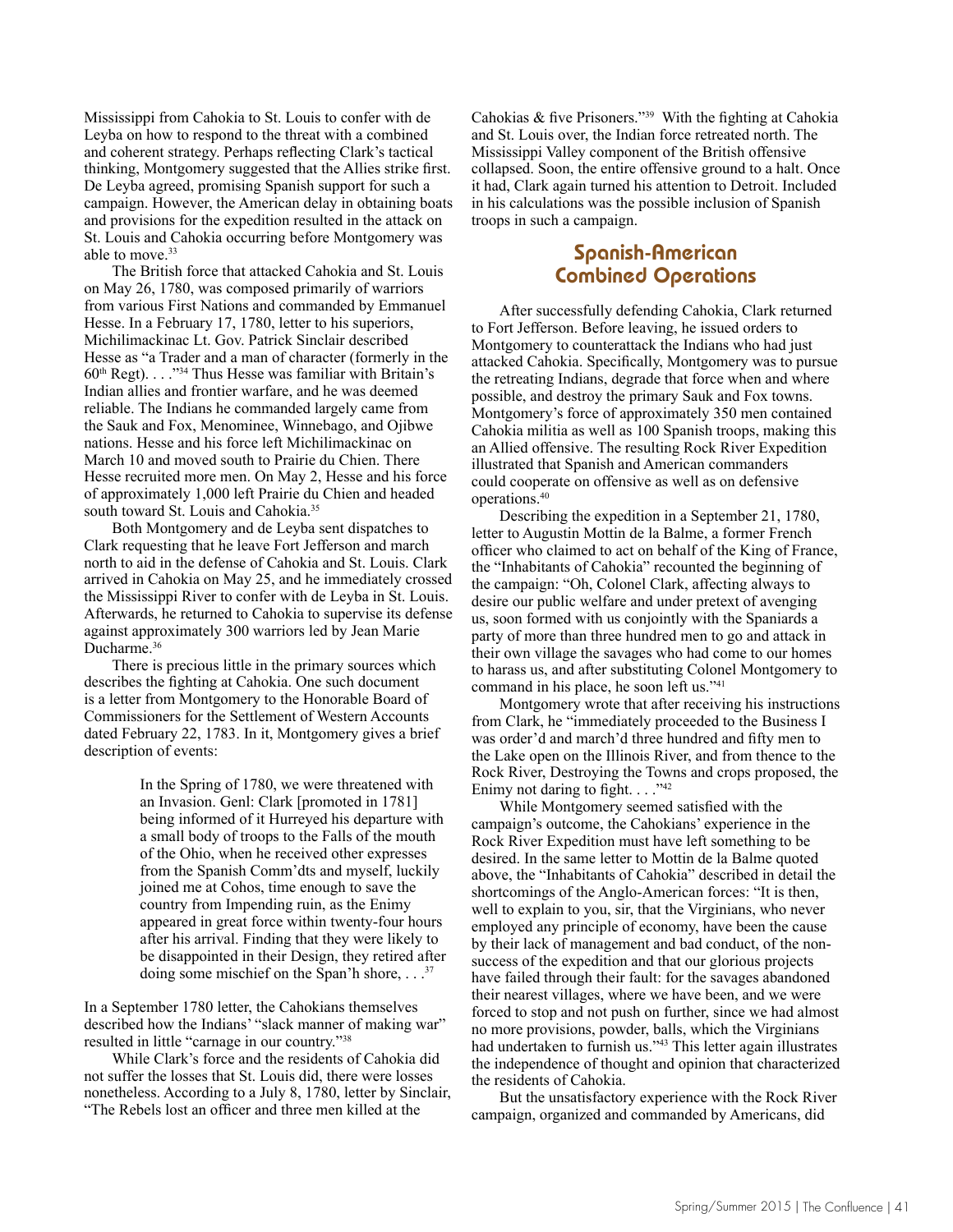not deter Cahokians from cooperating with their neighbors to the west. Spanish troops and Cahokia militia cooperated in patrolling the areas north of Cahokia and St. Louis. In August 1780, these patrols repulsed an Indian probe into their area of operations.44

Cahokians also joined an expedition led by Mottin de la Balme. The goal of his expedition north was to attack Detroit. If Clark and his Virginians could not achieve this, then perhaps this representative of the former mother country could. Mottin de la Balme and his mixed force of Illinois French and Indians got as far as the headwaters of the Maumee River where the Frenchman and most of his troops were killed by Miami warriors. Before his death, Mottin de la Balme had detached a small force of Cahokia French to attack the British post at St. Joseph, modern-day Niles, Michigan. Their attack was successful, and the post was destroyed. But the Cahokians themselves were then attacked by a party of British traders and Potawatomi. Only three of them returned home.45 This defeat moved the residents of Cahokia to strike at St. Joseph once again. However, the new expedition would include their allies from across the river.

In St. Louis, Lt. Gov. Francisco Cruzat, who had replaced the deceased de Leyba in September 1780, authorized a Spanish expedition against St. Joseph. He appointed Capt. Eugenio Pierra (Eugene Pourré) to organize and command this campaign. Pierra raised a mixed force of 65 Spanish militia, 60 Indians, and 20 Cahokia French. Pierra and his men left St. Louis on January 2, 1781, and arrived at St. Joseph on the 12<sup>th</sup>. Only a few British traders and Indians were present, and the Spanish-led force had no difficulty taking the post. Pierra and his men wasted little time in destroying St. Joseph and returning to St. Louis.46 Ominously for the future of Spanish-American relations, Pierra raised the Spanish flag over the post and claimed the region for Spain.

#### Conclusion

Pierra's action at St. Joseph foreshadowed over a century of Spanish-American rivalry that stretched from the Mississippi Valley to South America.<sup>47</sup> However, Spanish-American cooperation during the Revolutionary War, especially at the Battle of Fort San Carlos, secured the Northwest Territory and a Mississippi River boundary for the new nation when peace finally came in 1783.

Clark's successful campaign in the trans-Appalachian West was in large part made possible by Spanish assistance and cooperation. Like the French in the East, the Spanish in the West were of critical importance in securing American victory. Spanish supplies, Spanish troops, and Spanish diplomatic support with the Indians not only enabled Clark and his small army to successfully occupy and defend the old French villages of Cahokia, Vincennes, and Kaskaskia, but also to use them as staging areas to strike at the British and their First Nation allies further north.

Of particular importance to Clark was the financing of his army and its operations. This was largely done by

Oliver Pollock in New Orleans. Pollock used his personal wealth as collateral for purchases of Spanish goods made by Virginia and the United States. But it was Pollock's personal connections to Spanish officials, including governors, which made these purchases possible. In an April 22, 1788, letter to Pollock, William Heth stated: "There is no circumstance of which I am more convinced than that the conquest of the Illinois country could not have been maintained by Virginia and that consequently that it would not now form part of the United States if it had not been for your assistance and very liberal advances."48 Heth was one of three commissioners appointed to sort out the debts owed to New Orleans merchants contracted by Pollock on behalf of Virginia and Congress. Pollock's personal wealth and connections served Clark and the Patriot cause in the West extremely well.

The role of Cahokia and its people in the western theater of the Revolutionary War was also important. Cahokia was the site of Clark's Indian conference that bought precious months of peace which enabled the Americans to secure their position in the Illinois County. The village's location near St. Louis enabled American commanders to maintain regular contact with their Spanish allies. Officers stationed at Fort Bowman in Cahokia were often in St. Louis conferring with their Spanish counterparts. Cahokia's location also made it an ideal spot from which to launch operations to the north, and to act as a shield for the villages further south. The people of Cahokia themselves gave valuable service to the Patriot cause and the Allied war effort by fighting in several engagements and under a variety of commanders: the American Clark, the Frenchman Mottin de la Balme, and the Spaniard Pierra.

It was also at Cahokia, and St. Louis, that the Americans, Spanish, and the Illinois French broke the grand British offensive of 1780. The Battle of Fort San Carlos left British operations in the West in shambles. The war wound down and ended before another attempt could be made to drive the Americans and the Spanish from the Mississippi Valley. This in turn left Virginia and the United States in possession of the lands between the Appalachian Mountains and the Mississippi River. Though their actual control of these lands was tenuous, Clark's western campaign and his defense of Cahokia on May 26, 1780, gave the United States the ability to successfully press its claims to this territory during peace negotiations with the British. Virginia governor Benjamin Harrison testified to this in a July 2, 1783, letter to Clark: "[M]y thanks and those of my Council for the very great and singular services you have rendered your Country, in wresting so great and valuable a territory out of the hands of the British Enemy, repelling the attacks of their savage allies, and carrying on successful war in the heart of their country."<sup>49</sup> Thus, in conjunction with his Spanish allies and with the aid of the village and people of Cahokia, George Rogers Clark and his army of "Big Knives" secured an America not bound to the Atlantic seaboard.